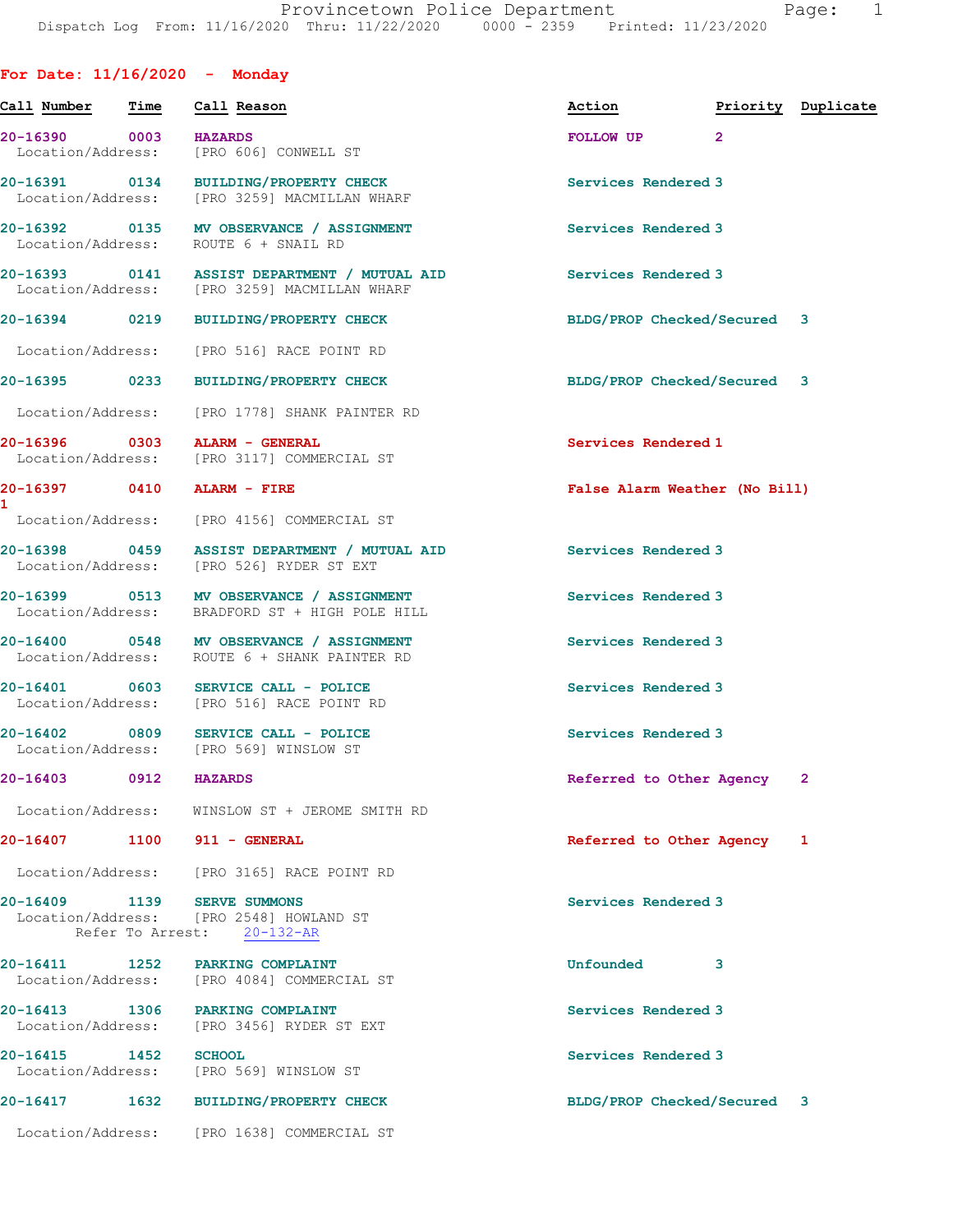| 20-16418   1647   TOYS-FOR-TOTS                    | Location/Address: [PRO 3296] SHANK PAINTER RD                                                      | Services Rendered 3         |  |
|----------------------------------------------------|----------------------------------------------------------------------------------------------------|-----------------------------|--|
|                                                    | 20-16419 1658 MV OBSERVANCE / ASSIGNMENT                                                           | No Action Required 3        |  |
|                                                    | Location/Address: [PRO 525] COMMERCIAL ST                                                          |                             |  |
| 20-16420 1722 MV STOP                              | Location/Address: [PRO 2558] BRADFORD ST<br>Refer To Arrest: 20-156-AR                             | Arrest(s) Made 3            |  |
| 20-16421 1757 MV STOP                              | Location/Address: [PRO 3296] SHANK PAINTER RD                                                      | <b>VERBAL WARNING</b><br>3  |  |
|                                                    | 20-16422 1820 DISTURBANCE - FIGHT / ARGUMENT<br>Location/Address: [PRO 1172] HOLWAY AVE            | SPOKEN TO 1                 |  |
|                                                    | 20-16425 1947 BUILDING/PROPERTY CHECK                                                              | BLDG/PROP Checked/Secured 3 |  |
|                                                    | Location/Address: [PRO 3442] COMMERCIAL ST                                                         |                             |  |
| Location/Address:                                  | 20-16426 2025 MV OBSERVANCE / ASSIGNMENT<br>ROUTE 6 + SNAIL RD                                     | Services Rendered 3         |  |
| 20-16427 2030 MV STOP<br>Location/Address: ROUTE 6 |                                                                                                    | <b>VERBAL WARNING 3</b>     |  |
| 20-16428 2056 MV STOP<br>Location/Address: ROUTE 6 |                                                                                                    | <b>VERBAL WARNING</b><br>3  |  |
|                                                    | 20-16429 2131 MV OBSERVANCE / ASSIGNMENT<br>Location/Address: [PRO 530] SHANK PAINTER RD           | Services Rendered 3         |  |
| 20-16430 2136 MV STOP                              | Location/Address: [PRO 3222] ALDEN ST                                                              | <b>VERBAL WARNING 3</b>     |  |
|                                                    | 20-16432 2340 MV OBSERVANCE / ASSIGNMENT<br>Location/Address: BRADFORD ST + HOWLAND ST             | Services Rendered 3         |  |
| For Date: $11/17/2020$ - Tuesday                   |                                                                                                    |                             |  |
|                                                    | 20-16433 0014 BUILDING/PROPERTY CHECK<br>Location/Address: [PRO 60] BRADFORD ST                    | Services Rendered 3         |  |
| 20-16435 0016<br>Location/Address:                 | <b>BUILDING/PROPERTY CHECK</b><br>[PRO 3259] MACMILLAN WHARF                                       | Services Rendered 3         |  |
|                                                    | 20-16436 0021 BUILDING/PROPERTY CHECK<br>Location/Address: [PRO 2540] RACE POINT RD                | Services Rendered 3         |  |
| Location/Address:                                  | 20-16437 0025 PARK, WALK & TALK<br>[PRO 94] BRADFORD ST                                            | Services Rendered 3         |  |
|                                                    | 20-16438 0035 BUILDING/PROPERTY CHECK                                                              | BLDG/PROP Checked/Secured 3 |  |
| Location/Address:                                  | [PRO 182] COMMERCIAL ST                                                                            |                             |  |
| Location/Address:                                  | 20-16439 0052 MV OBSERVANCE / ASSIGNMENT<br>CONWELL ST + ROUTE 6                                   | Services Rendered 3         |  |
|                                                    | 20-16441 0135 BUILDING/PROPERTY CHECK                                                              | BLDG/PROP Checked/Secured 3 |  |
| Location/Address:                                  | [PRO 2206] PILGRIMS LANDING                                                                        |                             |  |
|                                                    | 20-16442 0158 MV OBSERVANCE / ASSIGNMENT<br>Location/Address: CONWELL ST + ROUTE 6                 | Services Rendered 3         |  |
|                                                    | 20-16443 0203 MV OBSERVANCE / ASSIGNMENT<br>Location/Address: BRADFORD ST EXT + PILGRIM HEIGHTS RD | Services Rendered 3         |  |
|                                                    |                                                                                                    |                             |  |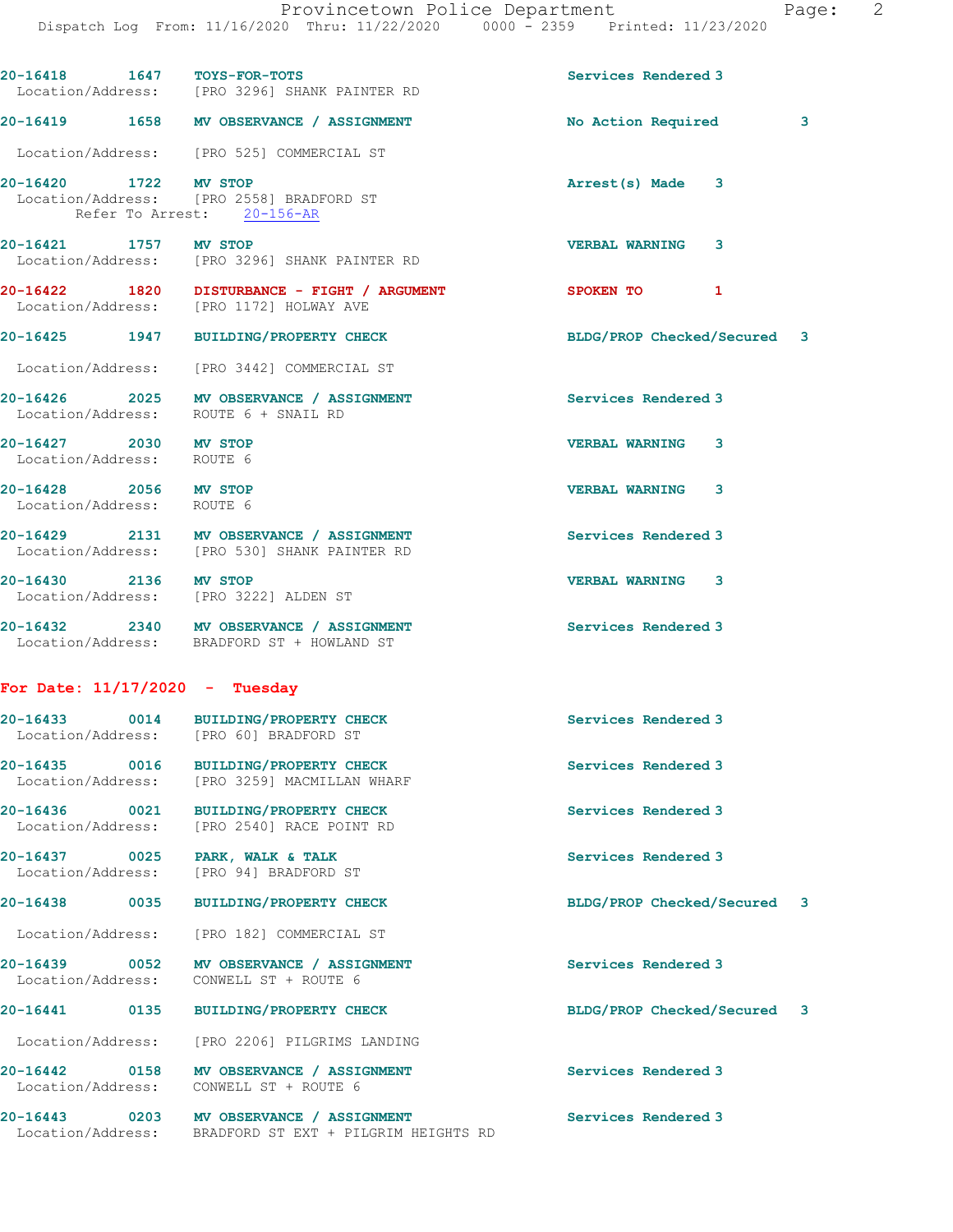|                                            |      | 20-16444 0231 BUILDING/PROPERTY CHECK                                                 | BLDG/PROP Checked/Secured 3 |   |
|--------------------------------------------|------|---------------------------------------------------------------------------------------|-----------------------------|---|
|                                            |      | Location/Address: [PRO 3430] COMMERCIAL ST                                            |                             |   |
| 20-16445 0314                              |      | <b>BUILDING/PROPERTY CHECK</b>                                                        | BLDG/PROP Checked/Secured 3 |   |
|                                            |      | Location/Address: [PRO 517] RACE POINT RD                                             |                             |   |
| 20-16446 0332                              |      | <b>BUILDING/PROPERTY CHECK</b>                                                        | BLDG/PROP Checked/Secured 3 |   |
| Location/Address:                          |      | [PRO 516] RACE POINT RD                                                               |                             |   |
|                                            |      | 20-16447 0449 MV OBSERVANCE / ASSIGNMENT<br>Location/Address: SNAIL RD + ROUTE 6      | Services Rendered 3         |   |
|                                            |      | 20-16448 0544 BUILDING/PROPERTY CHECK<br>Location/Address: [PRO 521] ROUTE 6          | Services Rendered 3         |   |
|                                            |      | 20-16449 0544 MV OBSERVANCE / ASSIGNMENT<br>Location/Address: [PRO 521] ROUTE 6       | Services Rendered 3         |   |
| 20-16450 0550                              |      | BUILDING/PROPERTY CHECK                                                               | BLDG/PROP Checked/Secured 3 |   |
|                                            |      | Location/Address: [PRO 530] SHANK PAINTER RD                                          |                             |   |
| 20-16451 0613                              |      | SERVICE CALL - POLICE<br>Location/Address: [PRO 516] RACE POINT RD                    | Services Rendered 3         |   |
|                                            |      | 20-16452 0757 SERVICE CALL - POLICE<br>Location/Address: [PRO 569] WINSLOW ST         | Services Rendered 3         |   |
|                                            |      | 20-16453 0835 ESCORT / TRANSPORT                                                      | <b>Transferred Custody</b>  | 3 |
|                                            |      | Location/Address: [ORL 1] ROCK HARBOR RD<br>Refer To Arrest: 20-156-AR                |                             |   |
|                                            |      | 20-16455 0956 SERVICE CALL - POLICE<br>Location/Address: [PRO 542] SHANK PAINTER RD   | Services Rendered 3         |   |
| 20-16456 1007 MV STOP                      |      |                                                                                       | Citation / Warning Issued 3 |   |
|                                            |      | Location/Address: [PRO 2420] BRADFORD ST                                              |                             |   |
| 20-16461                                   |      | 1127 MEDICAL EMERGENCY                                                                | Transported to Hospital 1   |   |
|                                            |      | Location/Address: [PRO 440] HARRY KEMP WAY                                            |                             |   |
|                                            |      | 20-16462 1147 MV OBSERVANCE / ASSIGNMENT                                              | Citation / Warning Issued 3 |   |
|                                            |      | Location/Address: [PRO 3440] ROUTE 6                                                  |                             |   |
| 20-16463 1147 MV STOP<br>Location/Address: |      | ROUTE 6 + SNAIL RD                                                                    | <b>VERBAL WARNING 3</b>     |   |
|                                            |      | 20-16464 1157 SERVICE CALL - POLICE<br>Location/Address: [PRO 542] SHANK PAINTER RD   | Services Rendered 3         |   |
| 20-16465 1158 MV STOP                      |      | Location/Address: ROUTE 6 + SNAIL RD                                                  | <b>VERBAL WARNING 3</b>     |   |
|                                            |      | 20-16467 1213 LARCENY / FORGERY / FRAUD<br>Location/Address: [PRO 1516] BRADFORD ST   | Services Rendered 2         |   |
|                                            |      | 20-16468 1228 LARCENY / FORGERY / FRAUD<br>Location/Address: [PRO 1837] COMMERCIAL ST | Services Rendered 2         |   |
|                                            |      | 20-16469 1236 PARKING COMPLAINT<br>Location/Address: [PRO 1439] UPPER MILLER HILL RD  | SPOKEN TO<br>3              |   |
| 20-16472                                   | 1500 | <b>SCHOOL</b>                                                                         | Services Rendered 3         |   |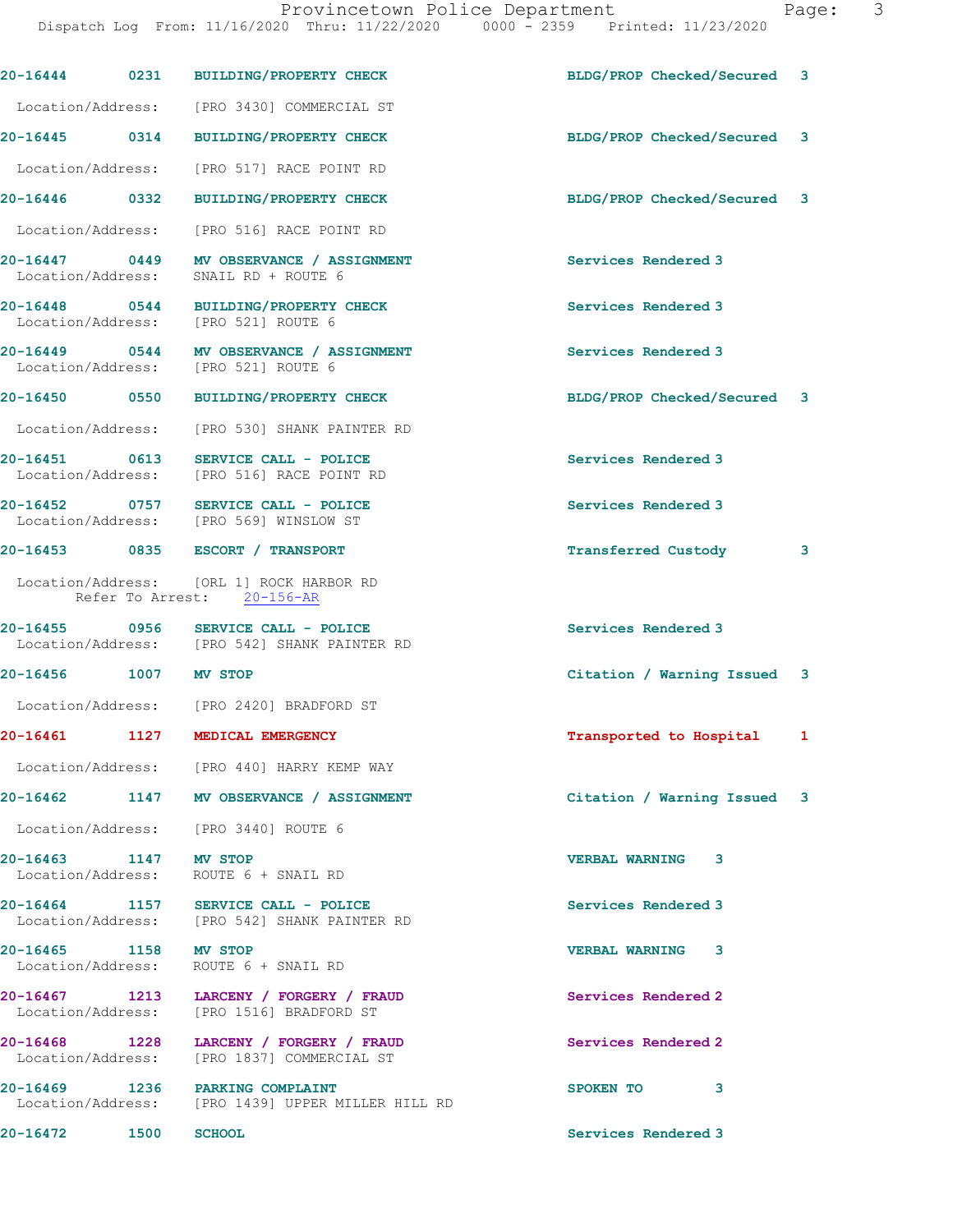Location/Address: [PRO 569] WINSLOW ST

[PRO 2491] COMMERCIAL ST

[PRO 2491] COMMERCIAL ST

[PRO 2483] COMMERCIAL ST

[PRO 106] COMMERCIAL ST

[PRO 545] SHANK PAINTER RD

[PRO 1217] MECHANIC ST

20-16473 1537 MV OBSERVANCE / ASSIGNMENT Services Rendered 3 Location/Address: RACE POINT RD + SEASHORE PARK DR

20-16474 1539 FOLLOW UP <br>
Location/Address: [PRO 2491] COMMERCIAL ST

20-16476 1608 BUILDING/PROPERTY CHECK BLDG/PROP Checked/Secured 3

Location/Address: [PRO 3033] COMMERCIAL ST

20-16477 1610 BUILDING/PROPERTY CHECK Services Rendered 3<br>
Location/Address: [PRO 2491] COMMERCIAL ST

20-16478 1640 MV OBSERVANCE / ASSIGNMENT Services Rendered 3 Location/Address: [PRO 530] SHANK PAINTER RD

20-16480 1710 BUILDING/PROPERTY CHECK Services Rendered 3<br>
Location/Address: [PRO 2483] COMMERCIAL ST

20-16481 1710 LARCENY / FORGERY / FRAUD Services Rendered 2 Location/Address: [PRO 3343] SEASHORE PARK DR

20-16482 1721 MV OBSERVANCE / ASSIGNMENT Services Rendered 3<br>
Location/Address: [PRO 106] COMMERCIAL ST

20-16483 1731 MV STOP VERBAL WARNING 3 Location/Address: ROUTE 6

20-16484 1741 BUILDING/PROPERTY CHECK Services Rendered 3 Location/Address: [PRO 105] COMMERCIAL ST

20-16485 1743 FOLLOW UP 20-16485 20-16485 Services Rendered 2

20-16486 1756 MV OBSERVANCE / ASSIGNMENT Services Rendered 3 Location/Address: ROUTE 6 + SNAIL RD

20-16487 1800 MV STOP VERBAL WARNING 3 Location/Address: [PRO 3430] COMMERCIAL ST

20-16490 2009 MV OBSERVANCE / ASSIGNMENT Services Rendered 3 Location/Address: BRADFORD ST + HOWLAND ST

20-16489 2010 BUILDING/PROPERTY CHECK Services Rendered 3 Location/Address: [PRO 537] SHANK PAINTER RD

20-16491 2029 MV OBSERVANCE / ASSIGNMENT Services Rendered 3 Location/Address: SHANK PAINTER RD + PROVINCE RD

Location/Address: [PRO 526] RYDER ST EXT

20-16494 2222 MV STOP VERBAL WARNING 3 Location/Address: [PRO 2277] BRADFORD ST

20-16495 2319 SUSPICIOUS ACTIVITY 2000 SPOKEN TO 2 Location/Address: [PRO 1681] RAILROAD AVE Refer To Field Int: 20-24-FI

20-16497 2349 MV OBSERVANCE / ASSIGNMENT Services Rendered 3 Location/Address: [PRO 2494] BRADFORD ST

For Date: 11/18/2020 - Wednesday

20-16499 0015 BUILDING/PROPERTY CHECK BLDG/PROP Checked/Secured 3

20-16492 2056 ASSIST CITIZEN SPOKEN TO 3<br>
Location/Address: [PRO 1217] MECHANIC ST 20-16493 2138 BUILDING/PROPERTY CHECK Services Rendered 3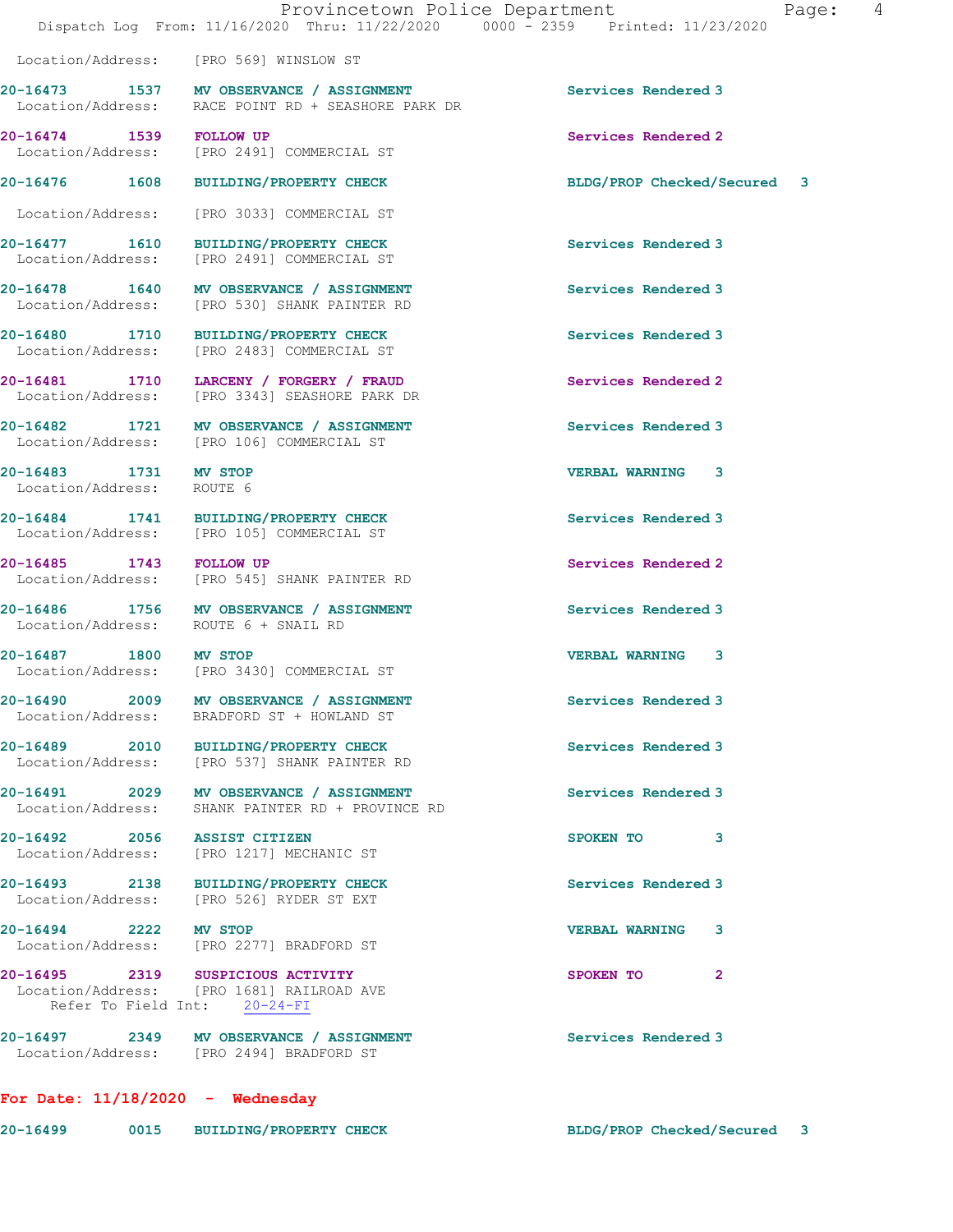Location/Address: [PRO 526] RYDER ST EXT 20-16501 0043 BUILDING/PROPERTY CHECK Services Rendered 3 Location/Address: [PRO 60] BRADFORD ST 20-16500 0044 BUILDING/PROPERTY CHECK BLDG/PROP Checked/Secured 3 Location/Address: [PRO 440] HARRY KEMP WAY 20-16502 0047 BUILDING/PROPERTY CHECK Services Rendered 3<br>
Location/Address: [PRO 3430] COMMERCIAL ST [PRO 3430] COMMERCIAL ST 20-16504 0112 MV OBSERVANCE / ASSIGNMENT Services Rendered 3 Location/Address: ROUTE 6 + SNAIL RD 20-16506 0128 BUILDING/PROPERTY CHECK BLDG/PROP Checked/Secured 3 Location/Address: [PRO 2977] COMMERCIAL ST 20-16507 0144 BUILDING/PROPERTY CHECK Services Rendered 3 Location/Address: [PRO 2540] RACE POINT RD 20-16508 0155 BUILDING/PROPERTY CHECK BLDG/PROP Checked/Secured 3 Location/Address: [PRO 175] COMMERCIAL ST 20-16510 0218 MV OBSERVANCE / ASSIGNMENT Services Rendered 3 Location/Address: HIGH POLE HILL + BRADFORD ST 20-16509 0220 MV OBSERVANCE / ASSIGNMENT Services Rendered 3 Location/Address: ROUTE 6 + SNAIL RD 20-16511 0238 DISTURBANCE - FIGHT / ARGUMENT Peace Restored 1 Location/Address: [PRO 2227] BRADFORD ST 20-16512 0321 FOLLOW UP Services Rendered 2 Location/Address: CONWELL ST 20-16513 0452 BUILDING/PROPERTY CHECK BLDG/PROP Checked/Secured 3 Location/Address: [PRO 488] MAYFLOWER ST 20-16514 0511 BUILDING/PROPERTY CHECK Services Rendered 3 Location/Address: [PRO 3259] MACMILLAN WHARF 20-16515 0528 MV OBSERVANCE / ASSIGNMENT Services Rendered 3 Location/Address: [PRO 521] ROUTE 6 20-16516 0611 SERVICE CALL - POLICE 20 Services Rendered 3<br>
Location/Address: [PRO 516] RACE POINT RD [PRO 516] RACE POINT RD 20-16517 0703 BUILDING/PROPERTY CHECK BLDG/PROP Checked/Secured 3 Location/Address: [PRO 3287] ROUTE 6 20-16518 0711 ALARM - GENERAL Services Rendered 1 Location/Address: [PRO 1507] BRADFORD ST 20-16519 0755 PARK, WALK & TALK Services Rendered 3 Location/Address: [PRO 569] WINSLOW ST 20-16520 0830 BUILDING/PROPERTY CHECK Services Rendered 3 Location/Address: [PRO 2490] PROVINCELANDS RD 20-16524 0950 911 - GENERAL Services Rendered 1 Location/Address: [PRO 440] HARRY KEMP WAY 20-16525 1000 TRESPASS Services Rendered 2 Location/Address: [PRO 2650] RACE POINT RD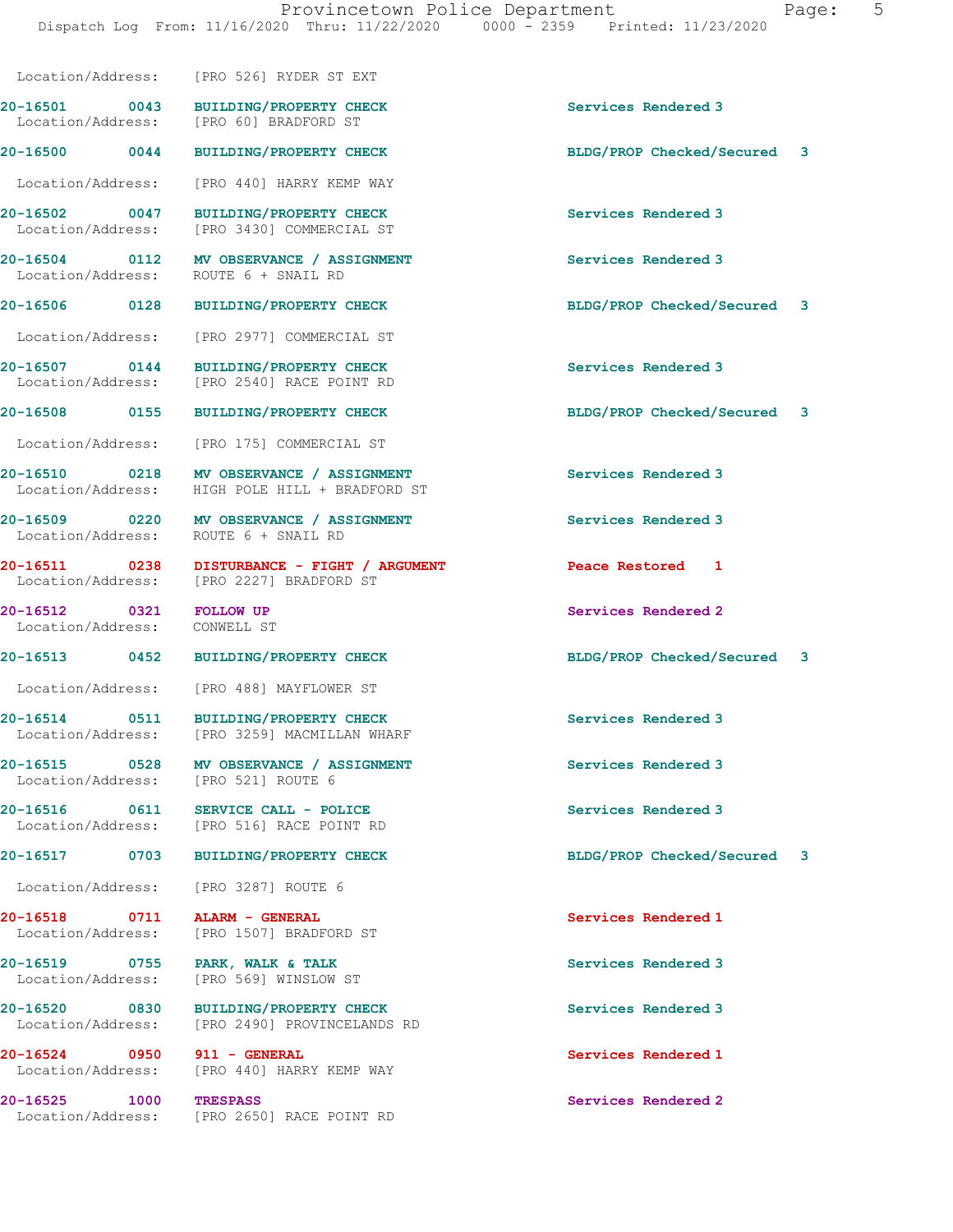20-16529 1204 911 - GENERAL Could Not Locate 1

 Location/Address: [PRO 2540] RACE POINT RD 20-16530 1223 MEDICAL EMERGENCY **1200** 1223 Transported to Hospital 1 Location/Address: [PRO 2227] BRADFORD ST

20-16532 1255 FOLLOW UP Services Rendered 2 Location/Address: [PRO 2650] RACE POINT RD

[PRO 419] COTTAGE ST

Location/Address: [PRO 3456] RYDER ST EXT

[PRO 3430] COMMERCIAL ST

20-16537 1621 BUILDING/PROPERTY CHECK Services Rendered 3 Location/Address: [PRO 2481] TREMONT ST

Location/Address: [PRO 106] COMMERCIAL ST

1

20-16540 1740 MV OBSERVANCE / ASSIGNMENT Services Rendered 3 Location/Address: SHANK PAINTER RD + PROVINCE RD

20-16542 1920 MV OBSERVANCE / ASSIGNMENT Services Rendered 3 Location/Address: SHANK PAINTER RD + BROWNE ST

20-16543 1936 BUILDING/PROPERTY CHECK Services Rendered 3 Location/Address: [PRO 3259] MACMILLAN WHARF

20-16544 1953 MV OBSERVANCE / ASSIGNMENT Services Rendered 3 Location/Address: COMMERCIAL ST + SNAIL RD

20-16545 2045 MV OBSERVANCE / ASSIGNMENT Services Rendered 3 Location/Address: BRADFORD ST + RYDER ST

20-16546 2147 BUILDING/PROPERTY CHECK Services Rendered 3<br>
Location/Address: [PRO 3430] COMMERCIAL ST

20-16547 2151 BUILDING/PROPERTY CHECK Services Rendered 3 Location/Address: [PRO 2520] PRINCE ST

20-16548 2158 BUILDING/PROPERTY CHECK Services Rendered 3 Location/Address: [PRO 2491] COMMERCIAL ST

20-16550 2322 MV OBSERVANCE / ASSIGNMENT Services Rendered 3 Location/Address: BRADFORD ST + JOHNSON ST

For Date: 11/19/2020 - Thursday

20-16552 0021 BUILDING/PROPERTY CHECK BLDG/PROP Checked/Secured 3 Location/Address: [PRO 1952] COMMERCIAL ST 20-16553 0055 MV OBSERVANCE / ASSIGNMENT Services Rendered 3 ROUTE 6 + SNAIL RD 20-16555 0127 BUILDING/PROPERTY CHECK BLDG/PROP Checked/Secured 3 Location/Address: [PRO 530] SHANK PAINTER RD 20-16556 0132 BUILDING/PROPERTY CHECK Services Rendered 3 Location/Address: [PRO 60] BRADFORD ST 20-16557 0135 BUILDING/PROPERTY CHECK Services Rendered 3 Location/Address: [PRO 3430] COMMERCIAL ST

20-16558 0141 BUILDING/PROPERTY CHECK Services Rendered 3

## 20-16535 1522 SERVICE CALL - POLICE Services Rendered 3<br>
Location/Address: [PRO 419] COTTAGE ST

20-16536 1543 PARKING COMPLAINT Citation / Warning Issued 3

20-16538 1628 MV OBSERVANCE / ASSIGNMENT Services Rendered 3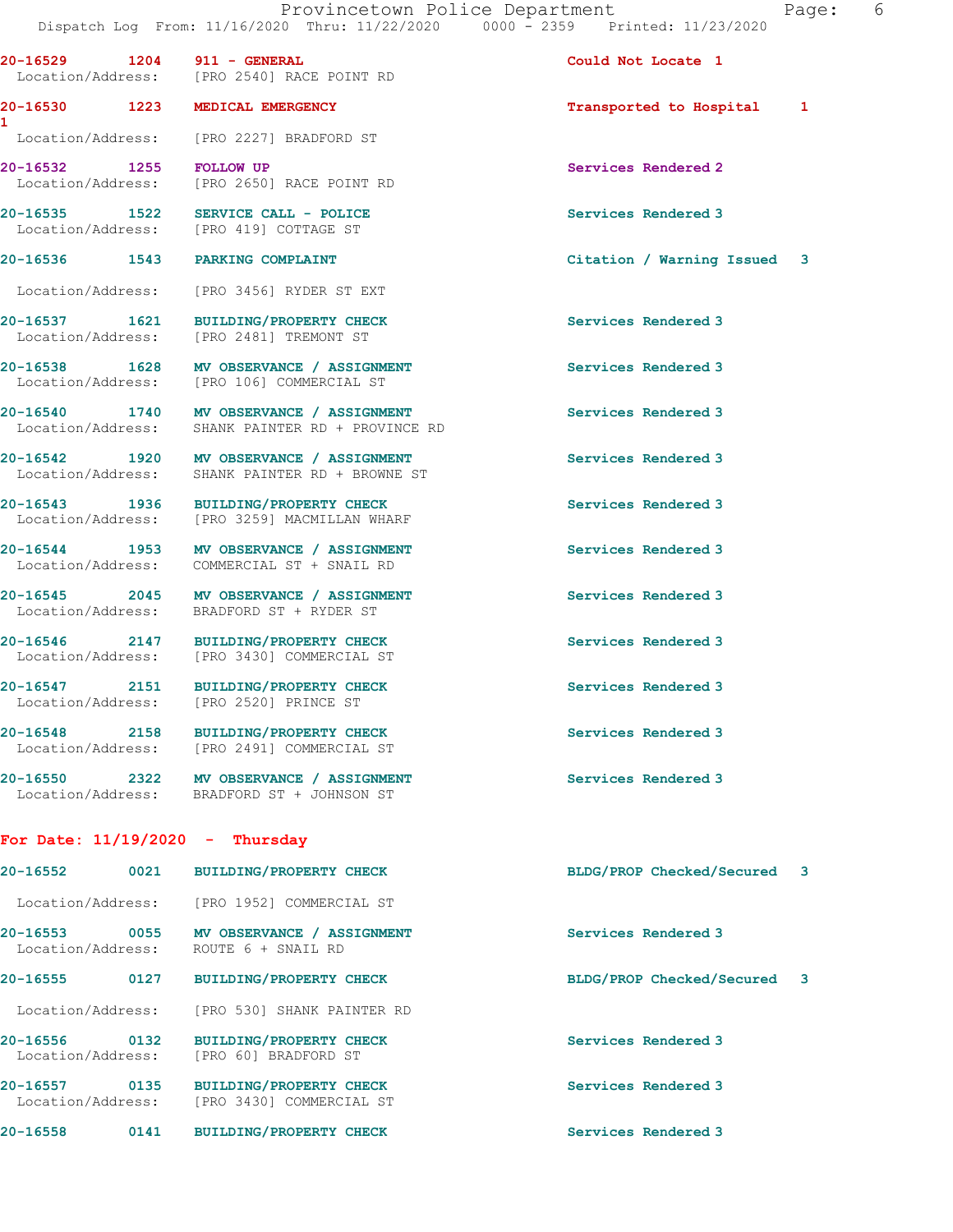|                        | Provincetown Police Department<br>Dispatch Log From: 11/16/2020 Thru: 11/22/2020 0000 - 2359 Printed: 11/23/2020 |                             | 7<br>Page: |
|------------------------|------------------------------------------------------------------------------------------------------------------|-----------------------------|------------|
|                        | Location/Address: [PRO 2206] PILGRIMS LANDING                                                                    |                             |            |
|                        | 20-16559 0144 MV OBSERVANCE / ASSIGNMENT<br>Location/Address: SHANK PAINTER RD + JEROME SMITH RD                 | Services Rendered 3         |            |
| Location/Address:      | 20-16560 0214 MV OBSERVANCE / ASSIGNMENT<br>[PRO 521] ROUTE 6                                                    | Services Rendered 3         |            |
|                        | 20-16561 0233 BUILDING/PROPERTY CHECK                                                                            | BLDG/PROP Checked/Secured 3 |            |
|                        | Location/Address: [PRO 1778] SHANK PAINTER RD                                                                    |                             |            |
|                        | 20-16562 0254 BUILDING/PROPERTY CHECK                                                                            | BLDG/PROP Checked/Secured 3 |            |
|                        | Location/Address: [PRO 3259] MACMILLAN WHARF                                                                     |                             |            |
|                        | 20-16564 0500 BUILDING/PROPERTY CHECK                                                                            | BLDG/PROP Checked/Secured 3 |            |
|                        | Location/Address: [PRO 3296] SHANK PAINTER RD                                                                    |                             |            |
|                        | 20-16565 0508 MV OBSERVANCE / ASSIGNMENT<br>Location/Address: [PRO 3287] ROUTE 6                                 | Services Rendered 3         |            |
|                        | 20-16566 0514 MV OBSERVANCE / ASSIGNMENT<br>Location/Address: ROUTE 6 + HOWLAND ST                               | Services Rendered 3         |            |
|                        | 20-16567 0550 SERVICE CALL - POLICE<br>Location/Address: [PRO 516] RACE POINT RD                                 | Services Rendered 3         |            |
|                        | 20-16568 0800 SERVICE CALL - POLICE<br>Location/Address: [PRO 569] WINSLOW ST                                    | Services Rendered 3         |            |
|                        | 20-16569 0901 MV OBSERVANCE / ASSIGNMENT<br>Location/Address: [PRO 3430] COMMERCIAL ST                           | Services Rendered 3         |            |
|                        | 20-16572 1005 BUILDING/PROPERTY CHECK                                                                            | BLDG/PROP Checked/Secured 3 |            |
|                        | Location/Address: [PRO 2483] COMMERCIAL ST                                                                       |                             |            |
|                        | 20-16573 1008 MEDICAL EMERGENCY                                                                                  | Transported to Hospital     | 1          |
|                        | Location/Address: [PRO 1493] UPPER MILLER HILL RD                                                                |                             |            |
|                        | 20-16574 1014 MV OBSERVANCE / ASSIGNMENT<br>Location/Address: [PRO 2521] ROUTE 6                                 | Services Rendered 3         |            |
|                        | 20-16578 1230 BUILDING/PROPERTY CHECK                                                                            | BLDG/PROP Checked/Secured 3 |            |
|                        | Location/Address: [PRO 2977] COMMERCIAL ST                                                                       |                             |            |
|                        | 20-16579 1234 MV OBSERVANCE / ASSIGNMENT<br>Location/Address: BRADFORD ST + HOWLAND ST                           | Services Rendered 3         |            |
| 20-16580 1246 MV STOP  | Location/Address: BRADFORD ST + HANCOCK ST                                                                       | VERBAL WARNING 3            |            |
| 20-16581 1252 TRESPASS | Location/Address: [PRO 965] KIMBERLY LN                                                                          | Services Rendered 2         |            |
|                        | 20-16583 1457 SERVICE CALL - POLICE<br>Location/Address: [PRO 569] WINSLOW ST                                    | Services Rendered 3         |            |
|                        | 20-16585 1633 MV OBSERVANCE / ASSIGNMENT<br>Location/Address: BRADFORD ST + HOWLAND ST                           | Services Rendered 3         |            |
| 20-16587 1717 MV STOP  | Location/Address: ROUTE 6 + HOWLAND ST                                                                           | VERBAL WARNING 3            |            |
|                        | 20-16588 1747 MEDICAL EMERGENCY<br>Location/Address: [PRO 726] BRADFORD ST                                       | <b>PATIENT REFUSAL 1</b>    |            |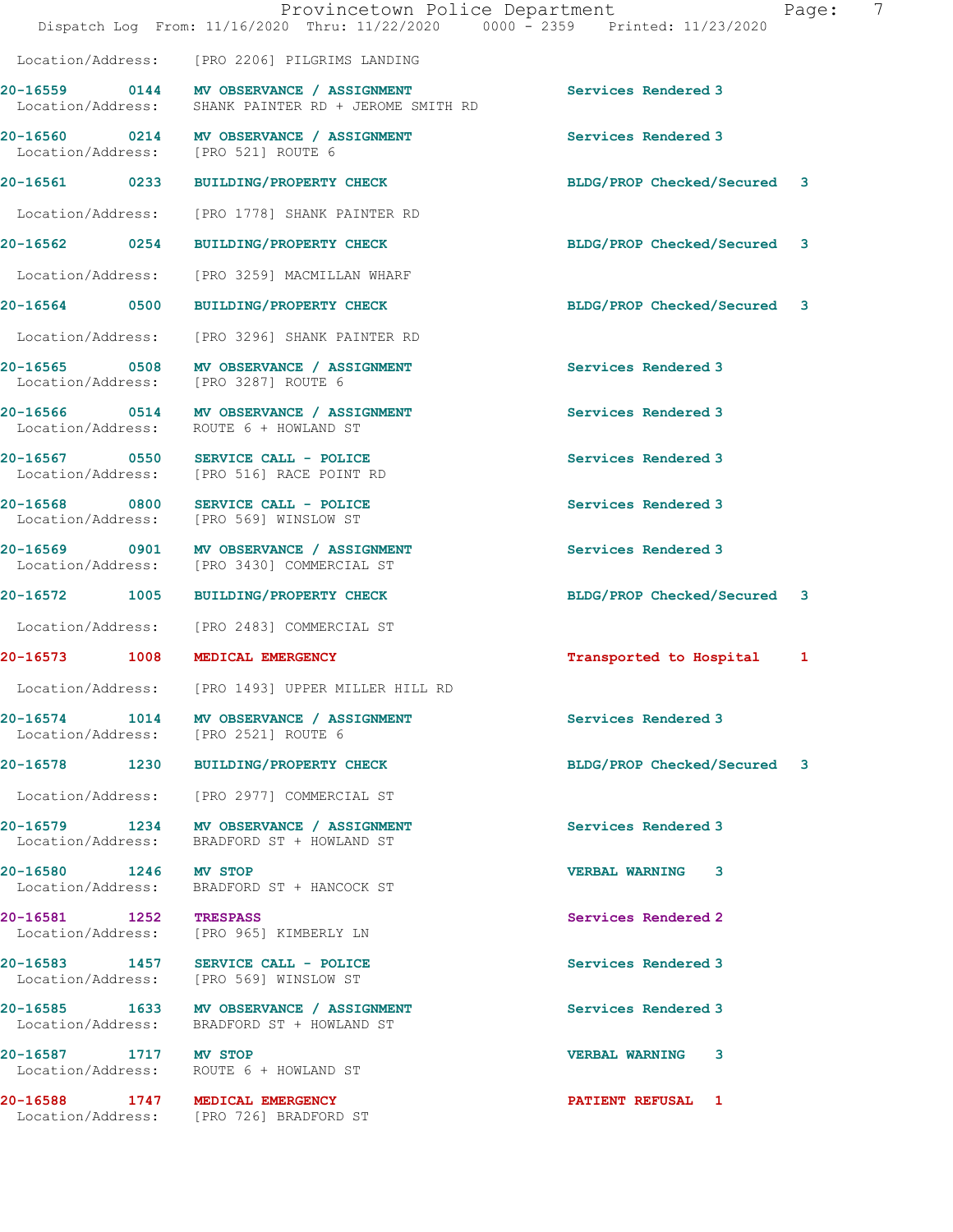|                                                                         | 20-16589 1802 MV OBSERVANCE / ASSIGNMENT<br>Location/Address: ROUTE 6 + CONWELL ST           | Services Rendered 3          |
|-------------------------------------------------------------------------|----------------------------------------------------------------------------------------------|------------------------------|
| 20-16591 1818 FIRE - MUTUAL AID<br>Location/Address: [TRU 449] SHORE RD |                                                                                              | Extinguished 1               |
|                                                                         | 20-16590 1820 MV OBSERVANCE / ASSIGNMENT<br>Location/Address: SHANK PAINTER RD + PROVINCE RD | Services Rendered 3          |
|                                                                         | 20-16592 1834 MEDICAL EMERGENCY<br>Location/Address: [PRO 950] HOLWAY AVE                    | <b>PATIENT REFUSAL 1</b>     |
| 20-16593 1900 MV STOP<br>Location/Address: [PRO 521] ROUTE 6            |                                                                                              | <b>VERBAL WARNING</b><br>3   |
| Location/Address: ROUTE 6 + SNAIL RD                                    | 20-16594 1933 MV OBSERVANCE / ASSIGNMENT                                                     | Services Rendered 3          |
| 20-16595 1950 MEDICAL EMERGENCY                                         |                                                                                              | Transported to Hospital<br>1 |
|                                                                         | Location/Address: [PRO 1653] PRISCILLA ALDEN RD                                              |                              |
|                                                                         | 20-16596 2035 BUILDING/PROPERTY CHECK<br>Location/Address: [PRO 1342] COMMERCIAL ST          | Services Rendered 3          |
|                                                                         | 20-16597 2131 BUILDING/PROPERTY CHECK<br>Location/Address: [PRO 526] RYDER ST EXT            | Services Rendered 3          |
|                                                                         | 20-16598 2212 MV OBSERVANCE / ASSIGNMENT<br>Location/Address: [PRO 537] SHANK PAINTER RD     | Services Rendered 3          |
|                                                                         | 20-16599 2331 MV OBSERVANCE / ASSIGNMENT<br>Location/Address: BRADFORD ST + HOWLAND ST       | Services Rendered 3          |
| For Date: $11/20/2020 -$ Friday                                         |                                                                                              |                              |
|                                                                         | 20-16601 0006 BUILDING/PROPERTY CHECK<br>Location/Address: [PRO 60] BRADFORD ST              | Services Rendered 3          |
|                                                                         | 20-16602 0030 BUILDING/PROPERTY CHECK<br>Location/Address: [PRO 3259] MACMILLAN WHARF        | Services Rendered 3          |
| Location/Address:                                                       | 20-16604 0044 MV OBSERVANCE / ASSIGNMENT<br>BRADFORD ST + JOHNSON ST                         | Services Rendered 3          |

20-16605 0132 BUILDING/PROPERTY CHECK Services Rendered 3 Location/Address: [PRO 2483] COMMERCIAL ST

20-16606 0134 BUILDING/PROPERTY CHECK Services Rendered 3 Location/Address: [PRO 2206] PILGRIMS LANDING

20-16607 0138 BUILDING/PROPERTY CHECK BLDG/PROP Checked/Secured 3

Location/Address: [PRO 440] HARRY KEMP WAY

20-16608 0212 MV OBSERVANCE / ASSIGNMENT Services Rendered 3 Location/Address: ROUTE 6 + SNAIL RD

20-16609 0259 BUILDING/PROPERTY CHECK BLDG/PROP Checked/Secured 3

Location/Address: [PRO 530] SHANK PAINTER RD

20-16610 0509 BUILDING/PROPERTY CHECK BLDG/PROP Checked/Secured 3

Location/Address: [PRO 3296] SHANK PAINTER RD

20-16611 0514 BUILDING/PROPERTY CHECK Services Rendered 3 Location/Address: [PRO 2540] RACE POINT RD

20-16612 0523 MV OBSERVANCE / ASSIGNMENT Services Rendered 3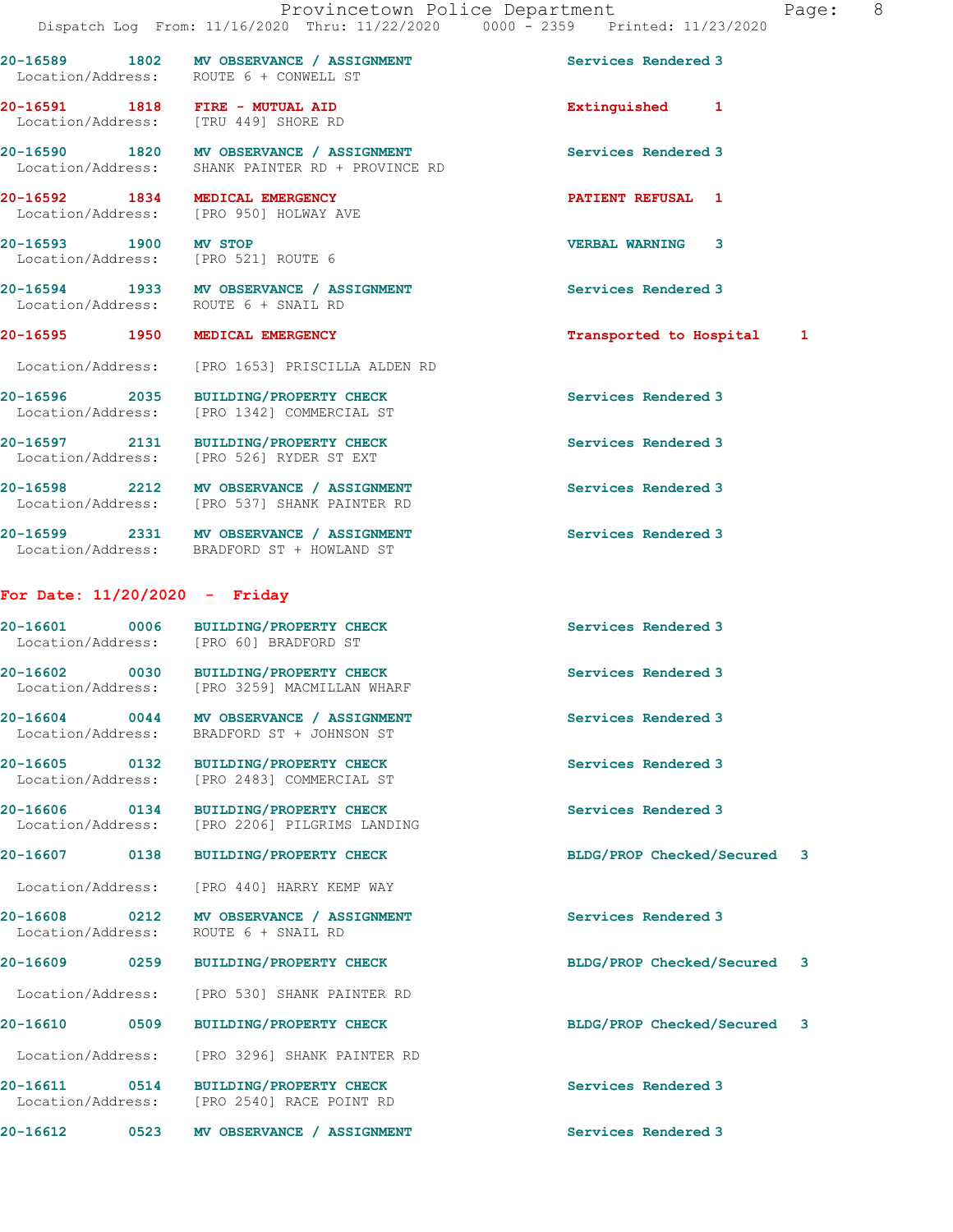Location/Address: ROUTE 6 + HOWLAND ST

20-16613 0528 MV STOP VERBAL WARNING 3 Location/Address: [PRO 2818] CONWELL ST 20-16614 0538 MV OBSERVANCE / ASSIGNMENT Services Rendered 3 [PRO 447] JEROME SMITH RD 20-16615 0627 FLIGHT COVERAGE Services Rendered 3 Location/Address: [PRO 516] RACE POINT RD 20-16616 0740 PROPERTY DAMAGE Services Rendered 3 Location/Address: [PRO 3166] SHANK PAINTER RD 20-16617 0758 SCHOOL Services Rendered 3 Location/Address: [PRO 569] WINSLOW ST 20-16618 0837 SERVICE CALL - POLICE 3 Services Rendered 3 Location/Address: [PRO 4157] COMMERCIAL ST 20-16619 0916 PARKING COMPLAINT Services Rendered 3 Location/Address: [PRO 2562] COMMERCIAL ST 20-16621 1153 ALARM - FIRE False Alarm 1 [PRO 182] COMMERCIAL ST 20-16622 1211 MEDICAL EMERGENCY Services Rendered 1 Location/Address: [PRO 755] BRADFORD ST 20-16623 1256 LOST WALLET **Services Rendered 3**  Location/Address: [PRO 542] SHANK PAINTER RD 20-16624 1259 MV STOP VERBAL WARNING 3 Location/Address: [PRO 2521] ROUTE 6 20-16625 1318 MV STOP VERBAL WARNING 3 Location/Address: [PRO 2513] ROUTE 6 20-16626 1408 PROPERTY DAMAGE Services Rendered 3<br>
Location/Address: [PRO 3771] COMMERCIAL ST [PRO 3771] COMMERCIAL ST 20-16627 1454 AT SCHOOL 20-16627 Services Rendered 3 Location/Address: [PRO 569] WINSLOW ST 20-16628 1513 BUILDING/PROPERTY CHECK BLDG/PROP Checked/Secured 3 Location/Address: [PRO 488] MAYFLOWER ST 20-16630 1556 MEDICAL EMERGENCY **120-16630** 1556 1 Location/Address: [PRO 440] HARRY KEMP WAY 20-16631 1715 MV OBSERVANCE / ASSIGNMENT Services Rendered 3<br>
Location/Address: COMMERCIAL ST + SNAIL RD COMMERCIAL ST + SNAIL RD 20-16632 1729 MV STOP VERBAL WARNING 3 Location/Address: [PRO 2521] ROUTE 6 20-16634 1826 LOST SAMSUNG CELLPHONE Services Rendered 3 Location/Address: [PRO 542] SHANK PAINTER RD 20-16635 1858 MV DISABLED Services Rendered 2 Location/Address: [PRO 539] SHANK PAINTER RD 20-16638 2022 BUILDING/PROPERTY CHECK Services Rendered 3 Location/Address: [PRO 2494] BRADFORD ST 20-16637 2023 MV OBSERVANCE / ASSIGNMENT Citation / Warning Issued 3 Location/Address: BRADFORD ST + RYDER ST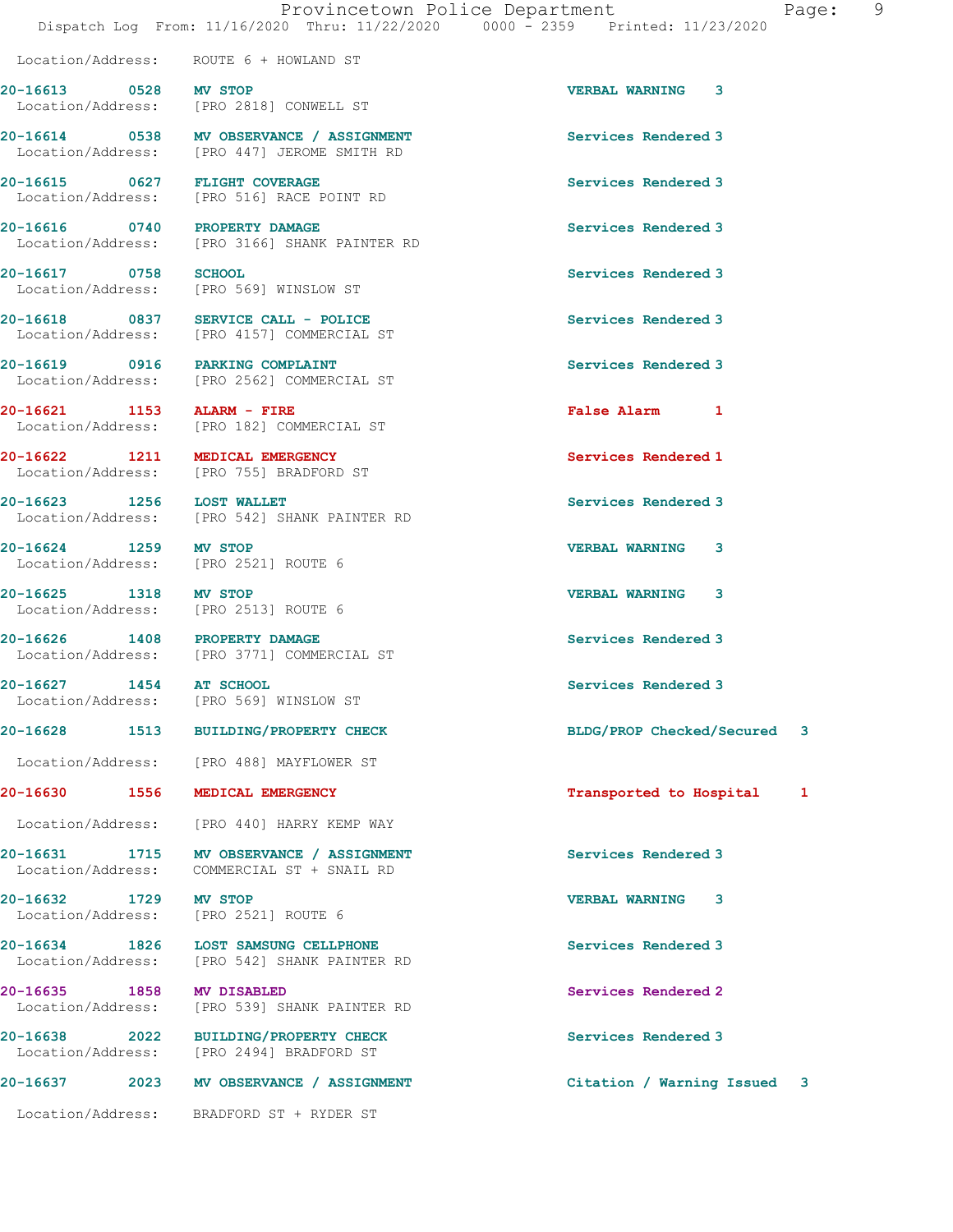20-16639 2024 BUILDING/PROPERTY CHECK Services Rendered 3 Location/Address: [PRO 525] COMMERCIAL ST 20-16640 2025 BUILDING/PROPERTY CHECK Services Rendered 3 Location/Address: [PRO 3430] COMMERCIAL ST 20-16641 2031 MV STOP VERBAL WARNING 3 Location/Address: [PRO 2500] COMMERCIAL ST 20-16642 2050 MV OBSERVANCE / ASSIGNMENT Services Rendered 3 Location/Address: ROUTE 6 + SNAIL RD 20-16643 2124 BUILDING/PROPERTY CHECK Services Rendered 3 Location/Address: [PRO 94] BRADFORD ST 20-16644 2150 MV OBSERVANCE / ASSIGNMENT Services Rendered 3

 Location/Address: SHANK PAINTER RD + BROWNE ST 20-16645 2217 BUILDING/PROPERTY CHECK Services Rendered 3 Location/Address: [PRO 2540] RACE POINT RD

20-16646 2307 BUILDING/PROPERTY CHECK BLDG/PROP Checked/Secured 3 Location/Address: [PRO 2977] COMMERCIAL ST

20-16648 2341 BUILDING/PROPERTY CHECK BLDG/PROP Checked/Secured 3 Location/Address: [PRO 3609] COMMERCIAL ST

## For Date: 11/21/2020 - Saturday

Location/Address: [PRO 2490] PROVINCELANDS RD

|                           | 20-16649 0001 MV OBSERVANCE / ASSIGNMENT<br>Location/Address: [PRO 3672] ROUTE 6 | Services Rendered 3                  |  |
|---------------------------|----------------------------------------------------------------------------------|--------------------------------------|--|
|                           | 20-16651 0055 BUILDING/PROPERTY CHECK                                            | BLDG/PROP Checked/Secured 3          |  |
|                           | Location/Address: [PRO 175] COMMERCIAL ST                                        |                                      |  |
|                           | 20-16652 0123 BUILDING/PROPERTY CHECK                                            | BLDG/PROP Checked/Secured 3          |  |
|                           | Location/Address: [PRO 182] COMMERCIAL ST                                        |                                      |  |
| 20-16653 0133 MV STOP     | Location/Address: [PRO 2499] RACE POINT RD                                       | $\overline{\mathbf{3}}$<br>SPOKEN TO |  |
|                           | 20-16654 0210 BUILDING/PROPERTY CHECK                                            | BLDG/PROP Checked/Secured 3          |  |
|                           | Location/Address: [PRO 516] RACE POINT RD                                        |                                      |  |
| Location/Address:         | 20-16655 0330 BUILDING/PROPERTY CHECK<br>[PRO 521] ROUTE 6                       | Services Rendered 3                  |  |
| 20-16656 0550             | BUILDING/PROPERTY CHECK                                                          | BLDG/PROP Checked/Secured 3          |  |
|                           | Location/Address: [PRO 379] COMMERCIAL ST                                        |                                      |  |
|                           | 20-16657 0657 PARK, WALK & TALK<br>Location/Address: [PRO 3287] ROUTE 6          | Services Rendered 3                  |  |
| 20-16658 0717 ANIMAL CALL | Location/Address: [PRO 2975] BAYBERRY AVE                                        | Services Rendered 2                  |  |
|                           | 20-16659 0750 BUILDING/PROPERTY CHECK                                            | BLDG/PROP Checked/Secured 3          |  |
|                           | Location/Address: [PRO 2206] PILGRIMS LANDING                                    |                                      |  |
|                           | 20-16660 0937 BUILDING/PROPERTY CHECK                                            | BLDG/PROP Checked/Secured 3          |  |
|                           |                                                                                  |                                      |  |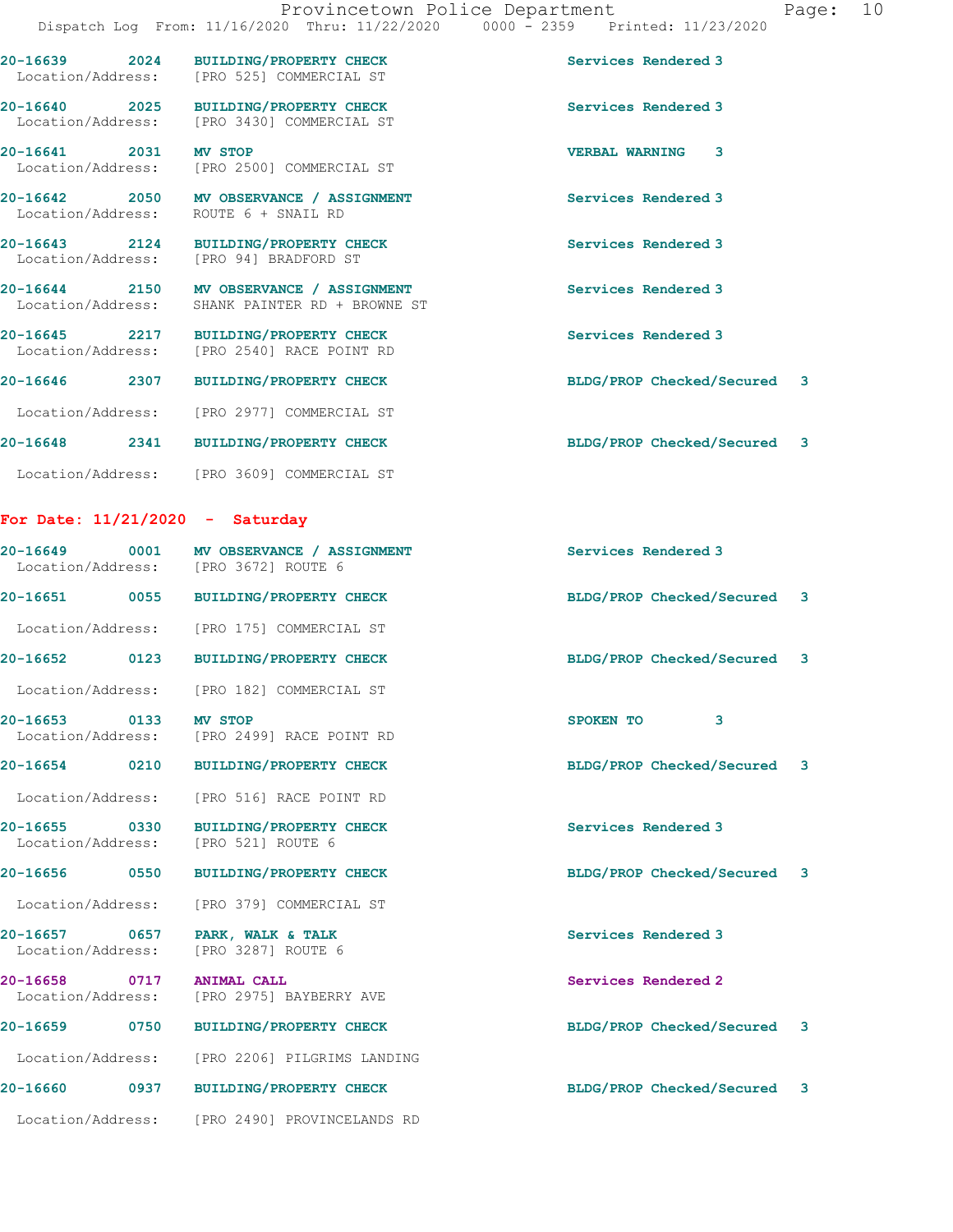Location/Address: ROUTE 6 + SNAIL RD 20-16666 1146 MV HIT & RUN Services Rendered 2 Location/Address: [PRO 165] COMMERCIAL ST 20-16667 1151 ALARM - FIRE<br>
Location/Address: [PRO 1422] PLEASANT ST Location/Address: [PRO 1422] PLEASANT ST 20-16669 1450 MEDICAL EMERGENCY **1450 PATIENT REFUSAL** 1 Location/Address: [PRO 542] SHANK PAINTER RD 20-16671 1609 MV OBSERVANCE / ASSIGNMENT Services Rendered 3 Location/Address: [PRO 4041] BRADFORD ST

Location/Address: [PRO 3430] COMMERCIAL ST

Location/Address: [PRO 4125] HARBOR HILL RD

20-16675 1657 BUILDING/PROPERTY CHECK Services Rendered 3 Location/Address: [PRO 2977] COMMERCIAL ST

20-16677 1713 MV STOP VERBAL WARNING 3 Location/Address: [PRO 4152] BRADFORD ST

20-16678 1722 MEDICAL EMERGENCY **1200 PATIENT REFUSAL** 1 Location/Address: [PRO 1574] HARRY KEMP WAY

20-16681 1817 MV STOP VERBAL WARNING 3 Location/Address: [PRO 537] SHANK PAINTER RD

20-16682 2012 MV OBSERVANCE / ASSIGNMENT Services Rendered 3<br>
Location/Address: SNAIL RD + ROUTE 6 SNAIL RD + ROUTE 6

Location/Address: [PRO 539] SHANK PAINTER RD

20-16684 2155 BUILDING/PROPERTY CHECK Services Rendered 3 [PRO 2540] RACE POINT RD

20-16686 2301 BUILDING/PROPERTY CHECK Services Rendered 3 Location/Address: [PRO 3430] COMMERCIAL ST

20-16687 2330 MV OBSERVANCE / ASSIGNMENT Services Rendered 3 Location/Address: ROUTE 6

## For Date: 11/22/2020 - Sunday

| 20-16689                      | 0021 | <b>BUILDING/PROPERTY CHECK</b>                               | BLDG/PROP Checked/Secured 3 |  |
|-------------------------------|------|--------------------------------------------------------------|-----------------------------|--|
| Location/Address:             |      | [PRO 1638] COMMERCIAL ST                                     |                             |  |
| 20-16690                      | 0044 | <b>BUILDING/PROPERTY CHECK</b>                               | BLDG/PROP Checked/Secured 3 |  |
| Location/Address:             |      | [PRO 105] COMMERCIAL ST                                      |                             |  |
| 20-16691<br>Location/Address: | 0114 | <b>BUILDING/PROPERTY CHECK</b><br>[PRO 3259] MACMILLAN WHARF | Services Rendered 3         |  |
| 20-16692<br>Location/Address: | 0137 | MV OBSERVANCE / ASSIGNMENT<br>[PRO 595] BRADFORD ST          | Services Rendered 3         |  |
| 20-16693<br>Location/Address: | 0215 | <b>BUILDING/PROPERTY CHECK</b><br>[PRO 530] SHANK PAINTER RD | Services Rendered 3         |  |
| 20-16694<br>Location/Address: | 0242 | SUSPICIOUS ACTIVITY<br>[PRO 3205] HEATHER'S WAY              | Services Rendered 2         |  |

20-16661 0952 ANIMAL CALL Services Rendered 2

20-16663 1025 TRAFFIC CONTROL Could Not Locate 3

20-16673 1651 BUILDING/PROPERTY CHECK Services Rendered 3

20-16683 2147 BUILDING/PROPERTY CHECK BLDG/PROP Checked/Secured 3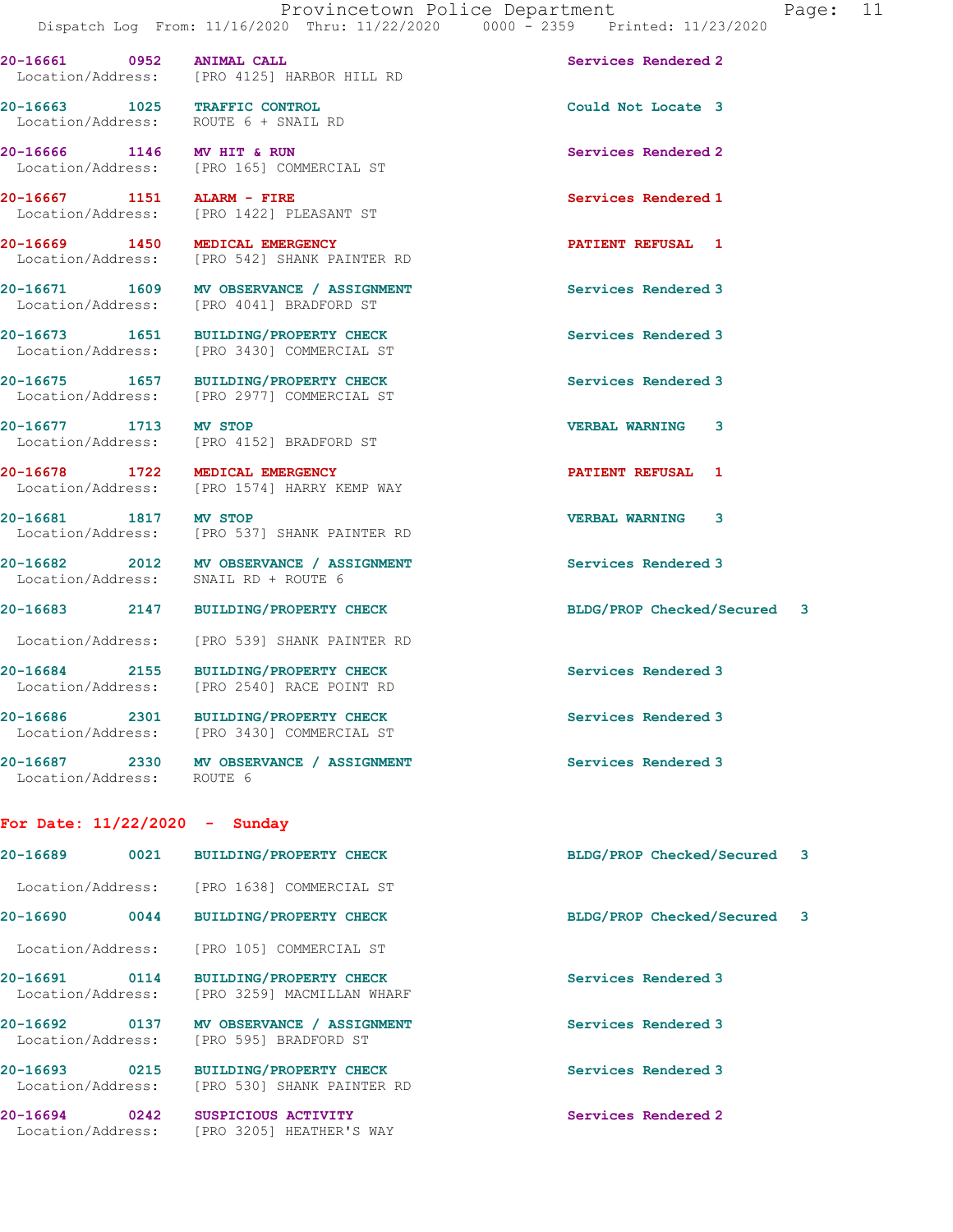|                                    | 20-16695 0353 BUILDING/PROPERTY CHECK                                                  | BLDG/PROP Checked/Secured | 3            |
|------------------------------------|----------------------------------------------------------------------------------------|---------------------------|--------------|
|                                    | Location/Address: [PRO 516] RACE POINT RD                                              |                           |              |
|                                    | 20-16696 0540 BUILDING/PROPERTY CHECK                                                  | BLDG/PROP Checked/Secured | 3            |
| Location/Address:                  | [PRO 3703] ROUTE 6                                                                     |                           |              |
|                                    | 20-16698 0653 SERVICE CALL - POLICE<br>Location/Address: [PRO 516] RACE POINT RD       | Services Rendered 3       |              |
|                                    | 20-16697 0654 MV OBSERVANCE / ASSIGNMENT<br>Location/Address: ROUTE 6 + HOWLAND ST     | Services Rendered 3       |              |
| 20-16699 0735 MV STOP              | Location/Address: ROUTE 6 + CONWELL ST                                                 | <b>VERBAL WARNING 3</b>   |              |
|                                    | 20-16700 0807 BUILDING/PROPERTY CHECK<br>Location/Address: [PRO 2499] RACE POINT RD    | Services Rendered 3       |              |
| 20-16701 0928 VANDALISM            | Location/Address: [PRO 395] COMMERCIAL ST                                              | SPOKEN TO<br>3            |              |
|                                    | 20-16705 1232 BUILDING/PROPERTY CHECK<br>Location/Address: [PRO 3318] CEMETERY RD      | Services Rendered 3       |              |
|                                    | 20-16706 1249 BUILDING/PROPERTY CHECK<br>Location/Address: [PRO 571] ALDEN ST          | Services Rendered 3       |              |
|                                    | 20-16707 1314 MEDICAL EMERGENCY                                                        | Transported to Hospital 1 |              |
| Location/Address:                  | [PRO 1196] BRADFORD ACRES RD                                                           |                           |              |
| 20-16709 1424<br>Location/Address: | <b>SHOPLIFTING</b><br>[PRO 2989] COMMERCIAL ST                                         | Services Rendered 3       |              |
| 20-16710 1500 FOLLOW UP            | Location/Address: [PRO 2989] COMMERCIAL ST                                             | Services Rendered 2       |              |
|                                    | 20-16712 1630 MV OBSERVANCE / ASSIGNMENT                                               | No Action Required        | 3            |
|                                    | Location/Address: ROUTE 6 + CONWELL ST                                                 |                           |              |
|                                    | 20-16714   1641   ANIMAL CALL                                                          | No Action Required        | $\mathbf{2}$ |
|                                    | Location/Address: [PRO 1877] COMMERCIAL ST                                             |                           |              |
|                                    | 20-16713 1646 MV COLLISION<br>Location/Address: [PRO 3771] COMMERCIAL ST               | Services Rendered 1       |              |
|                                    | 20-16716 1736 BUILDING/PROPERTY CHECK                                                  | BLDG/PROP Checked/Secured | 3            |
|                                    | Location/Address: [PRO 1638] COMMERCIAL ST                                             |                           |              |
|                                    | 20-16718 1812 MEDICAL EMERGENCY                                                        | Transported to Hospital   | 1            |
|                                    | Location/Address: [PRO 1008] NELSON AVE                                                |                           |              |
|                                    | 20-16719 1839 MV COLLISION<br>Location: [PRO 3672] TOWN LINE                           | Services Rendered 1       |              |
|                                    | 20-16720 1846 MEDICAL EMERGENCY<br>Location/Address: [PRO 2647] SHANK PAINTER RD       | PATIENT REFUSAL 1         |              |
|                                    | 20-16721 1858 MV OBSERVANCE / ASSIGNMENT<br>Location/Address: BRADFORD ST + HOWLAND ST | Services Rendered 3       |              |
|                                    | 20-16722 1918 MEDICAL EMERGENCY<br>Location/Address: [PRO 3222] ALDEN ST               | PATIENT REFUSAL 1         |              |